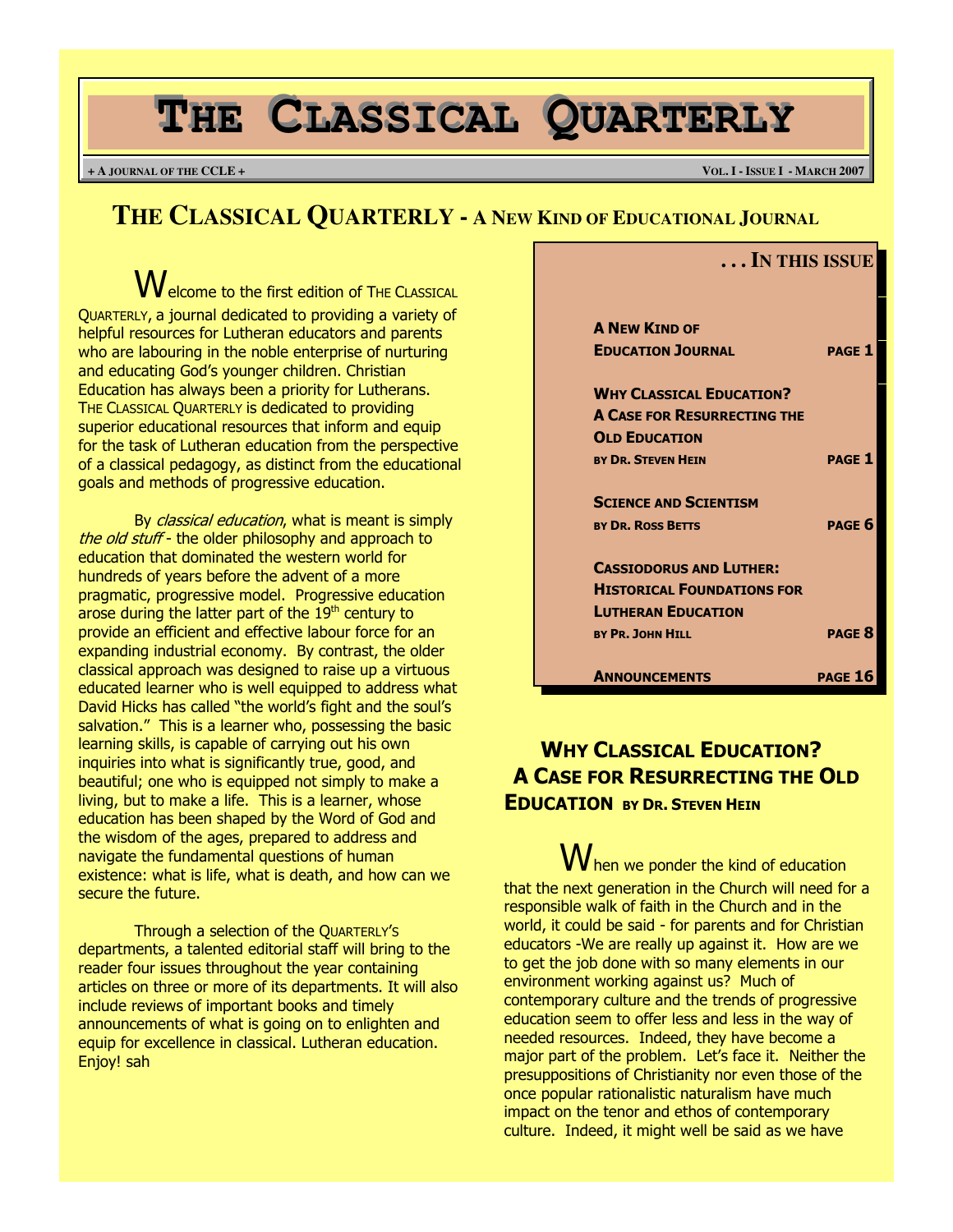begun a new millennium, we also seem poised to preside over the collapse of Western civilization as it has existed for 1500 years. The problem for the Church and its citizens is not simply that Christian truth and its power to shape our culture has evaporated; the real challenge is that much of Western culture has ended its belief in, and commitment to, any rational understanding and ordering of what could be considered true, or good, or beautiful. Pessimism about absolutes reigns supreme in our contemporary Post-modern culture.

But this is not even the half of it. Today our young people are being bombarded with two powerful forces that are shaping their lives and identities - yes even those baptized in the Lord. The first of these powerful forces, ironically, is something that used to be an ally to education and enlightenment - information. Today information has become an enormous threat. With the advent of the computer and the information highway of the Internet, a numbing explosion of information is taking place in all sectors of our lives. Information, which once was a friend, has now turned against us. Information is now a commodity to be purchased and used as one chooses. It can be used as a form of entertainment or as a style of dress for status. And it is! Moreover, the connection between information and action has been severed.

## Pessimism about absolutes reigns supreme in our contemporary Postmodern culture.

Yet the biggest problem today is that we haven't a clue how to determine what information is true or important. Neil Postman has made the point in his definitive essay, "Informing Ourselves to Death," that "in a world without spiritual or intellectual order, nothing is unbelievable, nothing predictable and therefore nothing comes as a particular surprise." We are free to believe or disbelieve most anything today because we no longer have a comprehensive or consistent picture of the world which would make any claim or alleged fact appear as an unacceptable contradiction. "We believe," asserts Postman:

> because there is no reason not to believe. No social, political, historical, metaphysical, logical or spiritual reason. We live in a world that, for the most part, makes no sense to us.

The more we cloak ourselves in technological glory, yes even the development of the computer and the explosion of information, the more the human dilemma is as it has always been: How can we conduct successful inquiries into what is true, good and beautiful so that we might acquire the things that we need for the world's fight and the soul's salvation? Here is where we are up against it. For although equipping learners to carry out such inquiries has been the primary task of education when shaped by the Christian world-view, contemporary culture which has despaired of the existence of such absolutes has turned the task of education and its resources into programs of selfesteem, cultural assimilation, and pleasant experiences that train for secure lucrative jobs.

The second powerful force that is affecting all levels of education both in the secular world and in the Church is our contemporary cultural ethos which is absorbed with personal consumption and entertainment. Mark Edmundson of the University of Virginia has typified the general state of affairs of the American higher education as "Lite Entertainment for Bored College Students." He writes that the "university culture, like American culture writ large, is, to put it crudely, ever more devoted to consumption and entertainment, to the using and using up of goods and images." Education must be made fun and entertaining. The central goal of education for so many students today is to acquire a good job and make lots of money.

Schools are not marketing rigorous academics these days; rather they are appealing to students on the basis of how many facilities they have for leisure activities and entertainment refurbished student unions, sports complexes, and the like. Edmundson put it this way: "before they arrive, we ply the students with luscious ads, guaranteeing them a cross between summer camp and lotusland. When they get here, flattery and nonstop entertainment are available, if that's what they want." And what should be said of the academics? There has been a progressive dumbingdown in grading and an ever-increasing number of choices of which courses students would take for their individual programs and fewer standard required courses. Don't like a course or would you like to blow it off? No problem. You can take the class pass/fail or drop it even up to two weeks from the end of the term with nothing but a "W" showing on your transcript.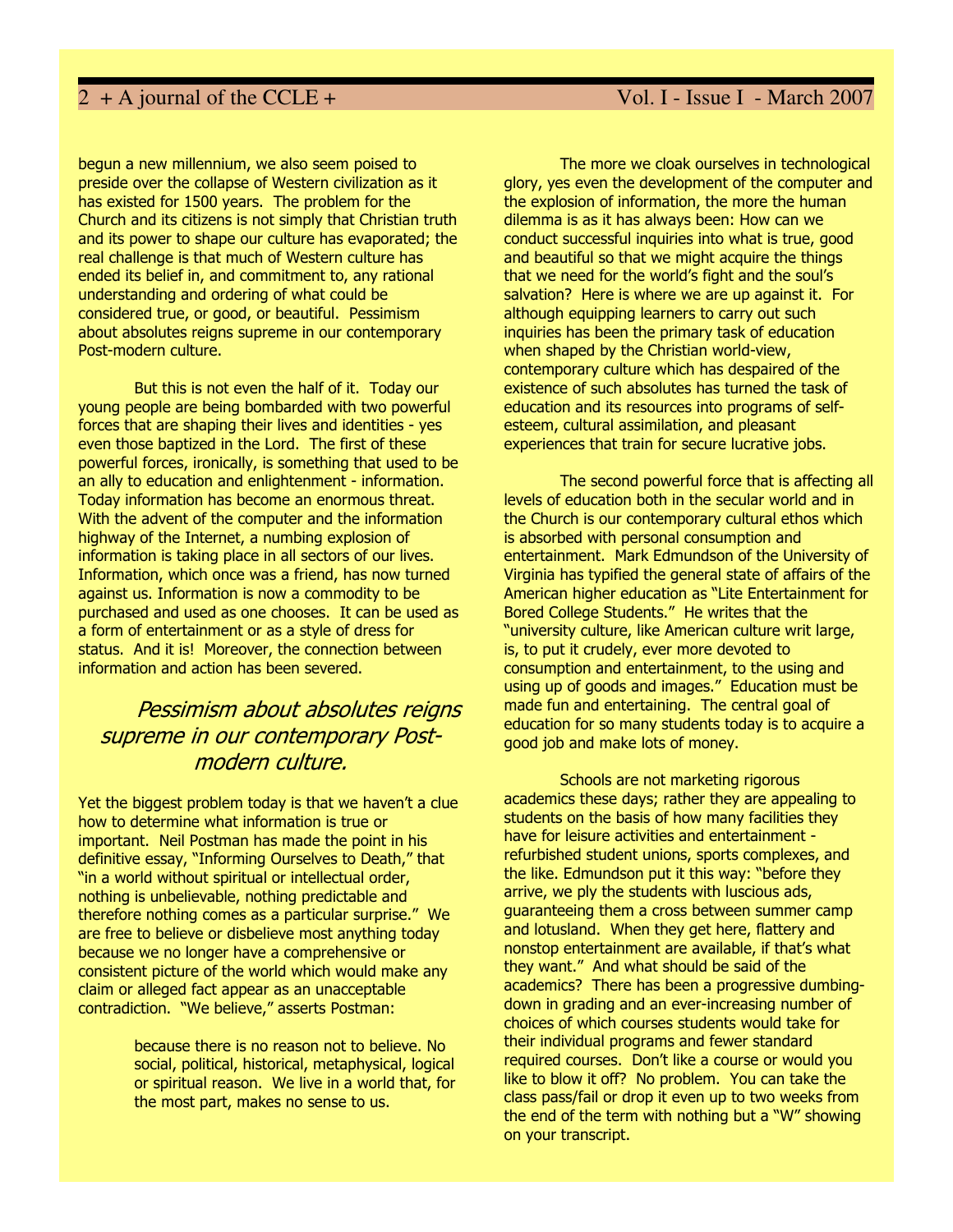It is into this culture and this state of progressive education today that the voice of an alternative has been increasingly raised among disgruntled educators and parents both in and outside of the Church. When the call for a classical approach to education is sounded, this is not simply another educational program being advocated in the name of educational reform. Classical education is not a program nor is it a reforming movement within contemporary educational circles. The call for the classical approach in education is a call for an educational renaissance. It is a call to return to wellestablished educational goals, methods, and strategies that flourished in western civilization for over 2000 years, and in this country up until about 75 to 100 years ago.

## The goal of classical education is to raise up a virtuous educated person who knows in a normative way, himself, his world, and his God.

Classical education's methods and strategies are different in significant ways from those of the progressive model because its character and goals are different. The goal of classical education is to raise up a virtuous educated person who knows in a normative way, himself, his world, and his God. This virtue is grounded in the righteousness of faith and Christian maturity. It is anchored in the Christian virtues of faith, hope, and love, but also includes the worldly virtues; wisdom, courage, temperance, prudence, and chastity. Classical education at its core is normative education It seeks answers to questions about the meaning, purpose, and value of things. Whereas contemporary progressive education has limited learning largely to analysis, quantitative distinctions, and causal relations within a naturalistic framework (having no interest in first or final causes), a classical education seeks to explore the meaning, purposes, and value of knowledge. It believes that learning is shallow and ultimately boring when it is not able to ask questions and receive truthful answers especially about the ultimate issues of human existence: What is life? What is death? And, how can we secure the future?

Today's post-modern education drowns the learner in a cultural relativism, insisting that language simply connects with meaning and usage, not the truth of how things actually are. Quantitative analysis governs all scientific questions as if this kind of inquiry yields all the information that can be known, or simply all the information that is worth knowing. Such inquiries acquaint the learner with sterile dissected pieces/parts and quantities connected by intermediate causal relationships. For instance, contemporary science deals only with questions of the intermediate causalities of *how* water moves from a liquid to a crystalline solid state that is less dense – ice floats. The more interesting questions of meaning and teleology are ignored as unscientific. Unlike most all other molecular compounds, why does water move to a less dense state when it becomes a solid? Why does ice float and water freeze from the top down? Answer: to preserve marine life.

## In this sense it is the task of education, according to the classical model, to liberate the learner from formal education and instruction.

Classical education engages an extended conversation among students, instructors, and the great thinkers and writers of the past and present. It nurtures students to become efficient, effective, lifelong learners. In this sense, the task of education according to the classical model, is to liberate the learner from formal education and instruction. It is to equip the learner with the fundamental skills and arts to enable independent, significant inquiries into knowledge – especially to ask questions and find answers about the meaning, purpose, and value of things.

A classical education nurtures the basic language skills necessary to determine what is true, what is good, and what is beautiful on more profound and comprehensive levels. This equipping begins at the earliest levels of education. The ancients believed that there were seven skills or arts that an educated person needed to be an effective, efficient learner. In the middle ages, these skills were divided into three primary skills of learning (*The Trivium*) and four secondary (*The Quadrivium*). The three primary language skills are of central concern on the primary and secondary levels of education. They involve a three-part process of training the mind's facility and use of grammar, logic (or dialectics), and rhetoric. These language skills exist in a logical, building-block relationship with one another. Teaching these skills works best when instructional strategies are employed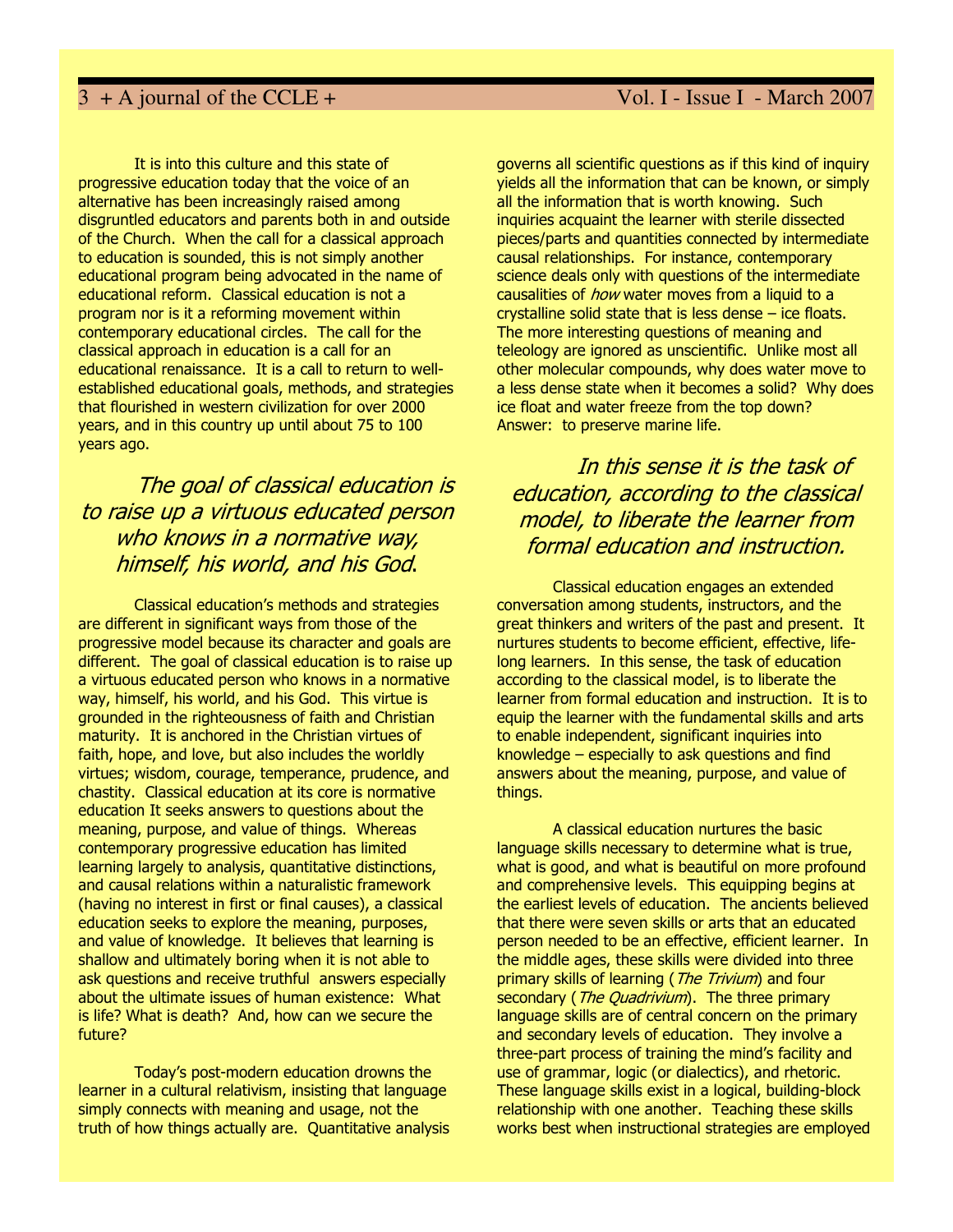at stages of intellectual maturity when children have the greatest interest and ability to learn them. The early years of school are spent in absorbing facts; systematically laying the foundations for advanced study. In the middle grades, students learn to think through arguments. In the high school years, they learn to express themselves. This classical pattern is called the *Trivium*. The word *trivium* and its close associate *trivia:* do not mean what is often implied by them today. Something that is *trivial* is foundational, not insignificant. Tri (three) and via (way) reference the foundational three ways of learning with the use of language. Grammar, logic, and rhetoric - the basic language learning skills - are what Dorothy Sayers has called in her most influential essay, The Lost Tools of Learning.

## Knowledge and skill with language are the building blocks for all other learning, just as grammar is the foundation for language.

The first years of schooling are best concentrating on what is called the *Grammar Stage* of learning. Here the focus is on language. Language is the operating system of the mind and the means of communication written and oral. One's ability to think and speak cannot rise in depth or complexity above one's facility with language. Knowledge and skill with language are the building blocks for all other learning, just as grammar is the foundation for language.

Ideally, in the elementary school years - what we commonly think of as grades one through four the mind is best ready to absorb information. Children at this age actually find memorization easy and fun. So during this period, education involves not selfexpression and self-discovery, as is common in progressive education strategies, but rather the learning of facts. Rules of phonics and spelling, rules of grammar, poems, the vocabulary of foreign languages, the stories of history and literature, descriptions of plants and animals and the human body, the facts of mathematics - the list goes on. This information makes up the "grammar" or the basic building blocks for all higher forms of knowledge and education. On the level of grammar, instruction is direct. The instructor carries out the role in education as a lecturer who provides the needed information and facts, terminology, history and structures of whatever is being learned. A student learns the grammar and

language of history, of anatomy, of geography, etc. But just hearing or reading the information is not enough. It must be committed to memory in order to be internalized. Here students must work to make the grammar their own and the teacher needs also then to function as a coach who supervises practice, devises drills, motivates performance, and works one-on-one for mastery. In three words the grammar stage is digested - memorize! Memorize! Memorize!

In the middle grades, a child's mind begins to think more analytically. Middle-school students are less interested in finding out facts than in asking "Why?" The second phase of education in the language skills, the *Logic Stage*, is a time when the child begins to pay attention to cause and effect, to the relationships between different fields of knowledge, to the way facts fit together into a meaningful framework. A student is ready for the Logic Stage when the capacity for abstract thought begins to mature. During these years, the student begins the study of critical reasoning and logic. She begins to apply critical thinking to all academic subjects. The logic of writing, for example, includes paragraph construction and learning to support a thesis. The logic of reading involves the criticism and analysis of texts, not simple absorption of information. The logic of history demands that the student find out why the War of 1812 was fought, rather than simply reading its story. The logic of science requires that the child learn inductive reasoning.

The final language skill in a classical education is rhetoric. The Rhetoric Stage builds on the skills of grammar and logic. At this point, the high school student learns to write and speak with force and originality. Here the student doesn't just memorize or analyse what others have contributed to the conversation in the inquiry into knowledge. Here the student joins the conversation offering his own insight. The student of rhetoric applies the rules of logic learned in middle school to the foundational information learned in the early grades and then expresses his conclusions, applications, and evaluations in clear, forceful language.

A classical education is more than simply a pattern of learning. Classical education is languagefocused; learning is accomplished primarily through words, written and spoken, rather than an emphasis on images (pictures, videos, and television). Why is this important? Language-learning and image-learning require very different habits of thought. Language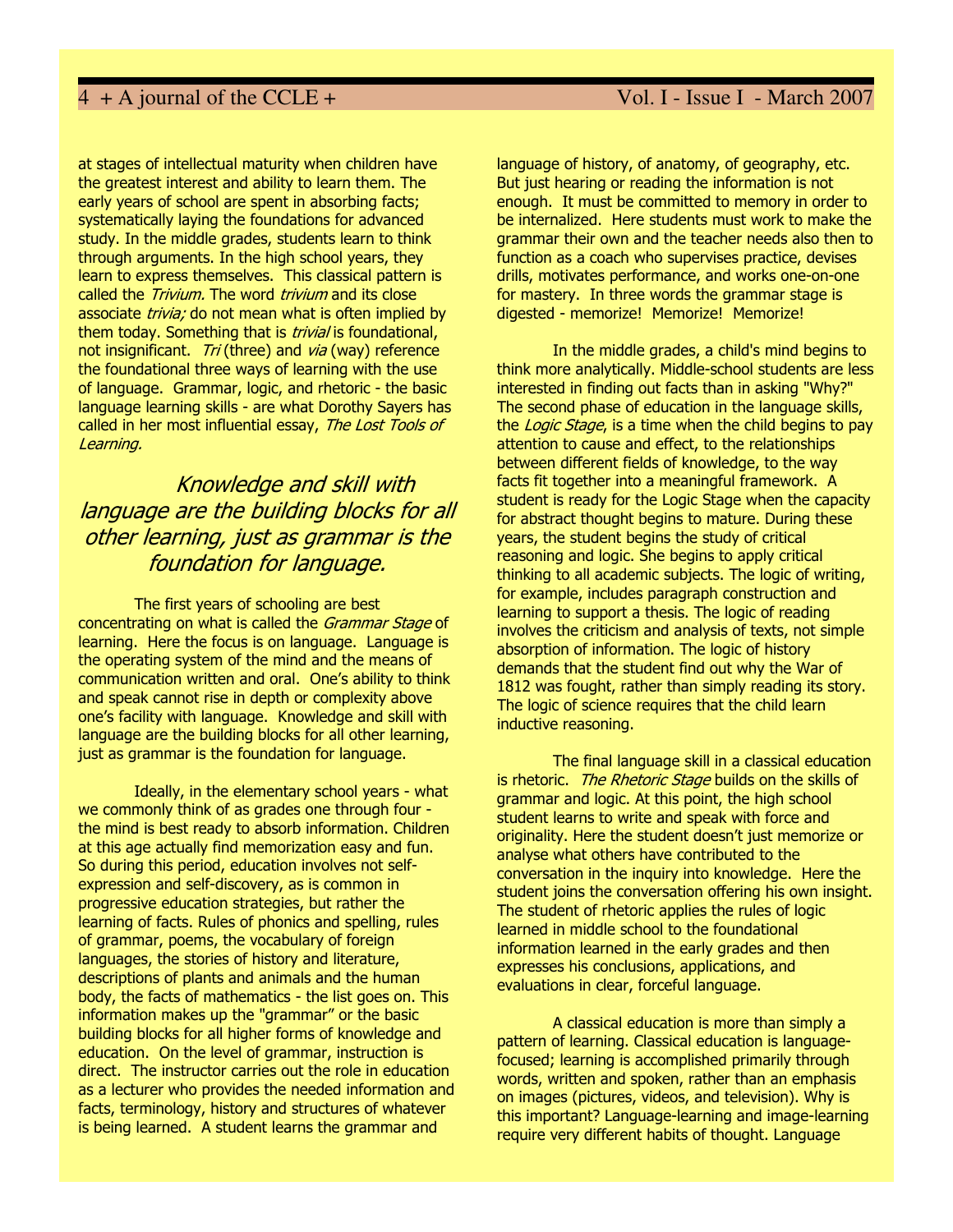requires the mind to work harder. In reading, for instance, the brain is forced to translate a symbol (words on the page) into a concept. Images, such as those on videos and television, allow the mind to be passive. In front of a video screen, the brain can "sit back" and relax, but faced with the written page, the mind is required to be intensely active.

## In the classical model, all knowledge is understood as interrelated, for all truth, goodness, and beauty flow from the mind of the God who is Creator and Redeemer.

 A classical education, then, has two important learning aspects. It is language-focused and follows a specific three-part pattern of learning: the mind is first supplied with facts and images, then given the logical tools for organization of facts, and finally equipped to express conclusions. Moreover, in the classical model, all knowledge is understood as interrelated. Astronomy (for example) isn't studied in isolation; it is learned along with the history of scientific discovery, which leads into the church's relationship to science and from there to the intricacies of medieval church history. The reading of the *Odyssey* leads the student into the consideration of Greek history, the nature of heroism, the development of the epic, and man's understanding of the divine.

A classical education integrates most ideally by using history as its organizing outline - beginning with the ancients and progressing forward to the moderns in history, science, literature, philosophy, religion, art, and music. The classical model is highly systematic - in direct contrast to the scattered, unorganized nature of so much secondary education. Systematic and rigorous study have two purposes. They develop virtue in the student - the ability to act in accordance to what one knows to be right. The virtuous man (or woman) can force himself to do what he knows to be right, even when it runs against his inclinations. Classical education continually asks a student to work against his baser inclinations (laziness, or the desire to watch another half hour of TV) in order to reach a goal -- mastery of a subject.

Systematic study also allows the student to join what Mortimer Adler calls the Great Conversation - the ongoing conversation of great minds down through the ages. Progressive education has become so eclectic that the student has little opportunity to make meaningful connections between past events

and the flood of current information. "The beauty of the classical curriculum," writes classical schoolmaster David Hicks,

> is that it dwells on one problem, one author, or one epoch long enough to allow even the youngest student a chance to exercise his mind in a scholarly way: to make connections and to trace developments, lines of reasoning, patterns of action, recurring symbolisms, plots, and motifs.

With this educational model, the need to prepare students for cultural assimilation and a good job gives way to a curriculum, learning strategies, and goals that will provide an education for the making of a life. It is intent on raising up a competent life-long learner who is in touch with the God who saves, the world that He has created, and a virtuous walk of faith. Students of this kind of education become equipped to deal with the most pressing issues of human existence: the world's fight and the soul's salvation. The learner will have some knowledge and a growing appreciation and passion for truth, goodness, and beauty. This is an education that, in the words of Cardinal Newman, teaches the student "to see things as they are, to go right to the point, to disentangle a skein of thought, to detect what is sophistical, and to discard what is irrelevant. It prepares him to fit any post with credit, and to master any subject with facility."

(DR. HEIN SERVES AS DIRECTOR OF THE CONCORDIA INSTITUTE FOR CHRISTIAN STUDIES, AS AN AFFILIATE FACULTY MEMBER IN THE GRADUATE SCHOOL OF COLORADO CHRISTIAN UNIVERSITY, COLORADO SPRINGS, CO, AND AS EDITOR-IN-CHIEF OF THE QUARTERLY)

### **. . . ABOUT CCLE**

THE PURPOSE OF THE CONSORTIUM FOR **CLASSICAL & LUTHERAN EDUCATION IS TO** PROMOTE, ESTABLISH, AND EQUIP INDIVIDUALS AND SCHOOLS COMMITTED TO CONFESSIONAL LUTHERAN DOCTRINE AND A CLASSICAL APPROACH TO EDUCATION.

THE CONSORTIUM AND EVERY MEMBER ACCEPTS WITHOUT RESERVATION THE CANONICAL BOOKS OF THE OLD AND NEW TESTAMENTS AS THE INSPIRED AND INERRANT WORD OF GOD AND ALL THE SYMBOLICAL BOOKS OF THE EVANGELICAL LUTHERAN CHURCH AS A TRUE EXPOSITION OF GOD'S WORD.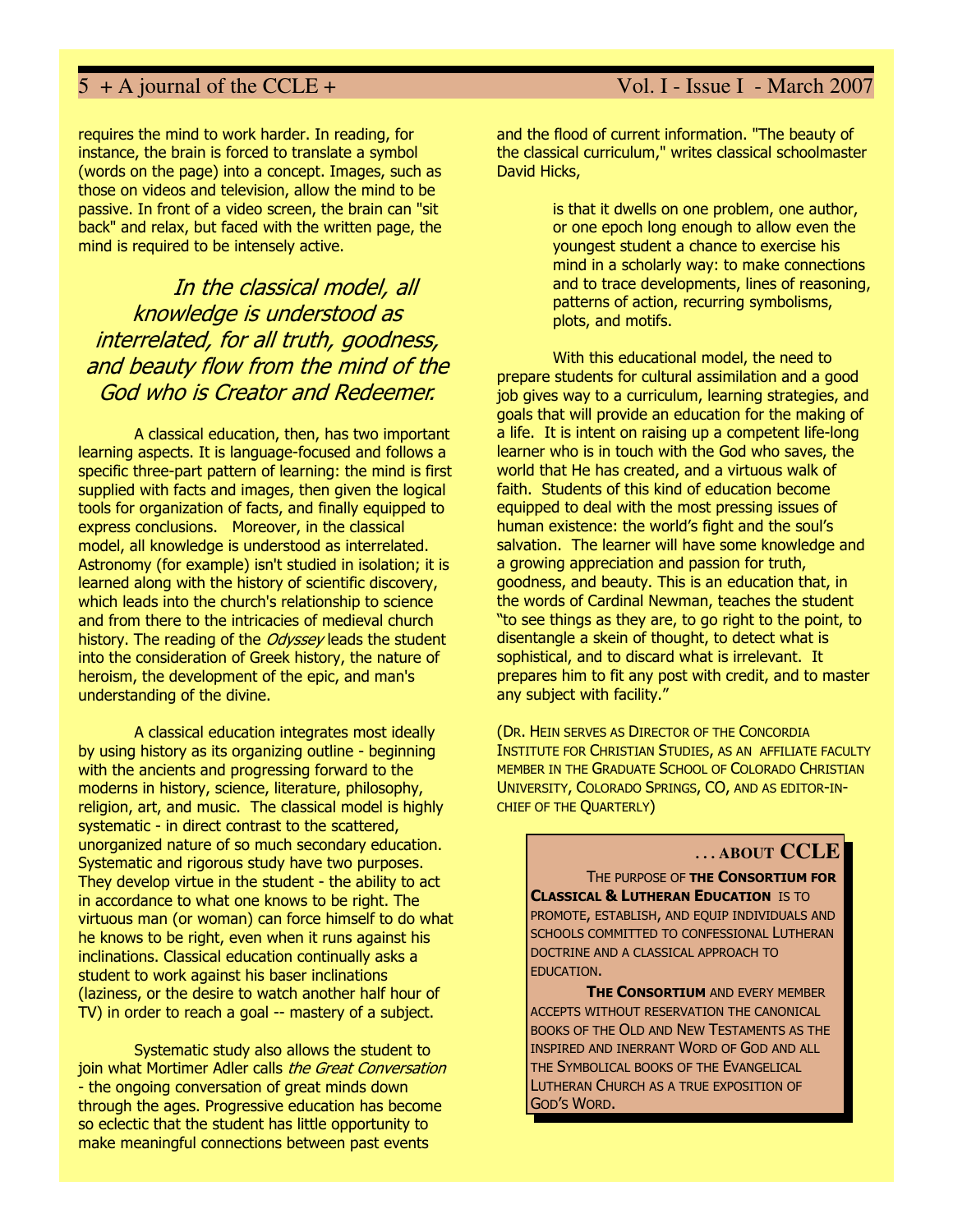| <b>EDITORIAL STAFF OF</b>                |                             |  |
|------------------------------------------|-----------------------------|--|
| THE CLASSICAL QUARTERLY                  |                             |  |
| <b>EDITOR-IN-CHIFF</b>                   | <b>DR. STEVEN HEIN</b>      |  |
| <b>DEPARTMENT EDITORS</b>                |                             |  |
| <b>THE SCIENCES</b>                      | DR. ROSS BETTS              |  |
| <b>THE TRIVIUM</b>                       | <b>DR. JAMES TALLMON</b>    |  |
| EDUCATIONAL PHILOSOPHY PR. WILLIAM HEINE |                             |  |
| <b>ADMINISTRATION</b>                    | <b>PR. STEPHAN KIESER</b>   |  |
| <b>LANGUAGES</b>                         | DR. E. CHRISTIAN KOPFF      |  |
| <b>ON-THE-FRONT-LINES</b>                | <b>SUSAN TUCKER</b>         |  |
|                                          | <b>PR RICHARD GAUB</b>      |  |
| <b>WESTERN CIVILIZATION</b>              |                             |  |
| (HUMANITIES)                             |                             |  |
| <b>THE CLASSICAL WORLD</b>               | <b>KATHLEEN HEIN</b>        |  |
| <b>ANCIENT &amp; MEDIEVAL</b>            |                             |  |
| <b>WORLD</b>                             | PR. JOHN & ANGELA HILL      |  |
| <b>RENAISSANCE &amp;</b>                 |                             |  |
| <b>REFORMATION ERA</b>                   | <b>DR. KENT HEIMBIGNER</b>  |  |
| <b>THE MODERN ERA</b>                    | <b>ERIKA MILDRED</b>        |  |
| <b>BOOK REVIEW EDITORS</b>               |                             |  |
|                                          | <b>PR. ROBERT SCHAIBLEY</b> |  |
|                                          | <b>NATE BOHLMANN</b>        |  |

## CLASSICAL CHRISTIAN EDUCATION, SCIENCE, AND SCIENTISM BY DR. E. ROSS BETTS

Classical Christian Education (CCE) is charactacterized by its hierarchical nature in both its form and its content. This hierarchy is not arbitrary but rather a reflection of the state of reality, both the reality of the world and the reality of human nature. Hence, in form, all studies proceed from grammar to dialectic to rhetoric because this reflects the aptitudes of developing human beings. Rhetoric is at the pinnacle of the program not only because grammar and dialectic are necessary for rhetoric but because the potential for rhetorical skill develops in children only at a certain level of maturity. To disrupt this order is to go against the nature of reality.

The content of CCE is arranged hierarchically as well. Whereas experimental science is the organizing feature of education in the progressive model, CCE asserts that science must operate within and under a framework of theology and philosophy. Because of the nature of science, its judgments are proximate and its scope is limited to what is knowable in repeatable circumstances. To ask science to inform a broader range of human knowing, to be the central feature of a curriculum, is to ask it to do something beyond its competence. CCE offers the possibility of limiting science to its rightful place in a curriculum, remedying some of the deficiencies of modern education.

To expect science to guide a curriculum and to be the ultimate standard of truth is to invite a variety of problems. Science comes then to occupy a philosophical position rather than a properly scientific one. This tendency is the result of the success of the sciences themselves, as well as certain developments in modern philosophy which promote subjectivism in non-scientific realms. Progressive education, because of its grand commitment to science, leads to scientism and positivism.

## Scientism is the view that science can explain all human conditions and expressions, mental and physical.

Scientism is the view that science can explain all human conditions and expressions, mental and physical. It is a philosophical commitment, not one of science properly speaking, but one asserted by scientists and others who are taken with their success in describing experience. The compelling nature of Cartesian mathematics or Newtonian physics can lead their disciples to posit more comprehensive claims for their systems than those systems actually warrant. This is what happens in scientism.

A close philosophical cousin to scientism is logical positivism. This philosophy asserts the primacy of observation in assessing the truth of statements of fact and holds that metaphysical arguments not based on observable data are meaningless. The relationship to scientism is clear from this definition. Metaphysical ideas, such as truth, beauty, and goodness, as they might inform a curriculum, are severely hampered by positivism.

There is no standard for determining objective value in art and literature in a program informed by scientism and positivism.

There are many problems for education that come out of scientism and positivism. This is most apparent in the aesthetic and moral realms. To the extent that a curriculum will address these broad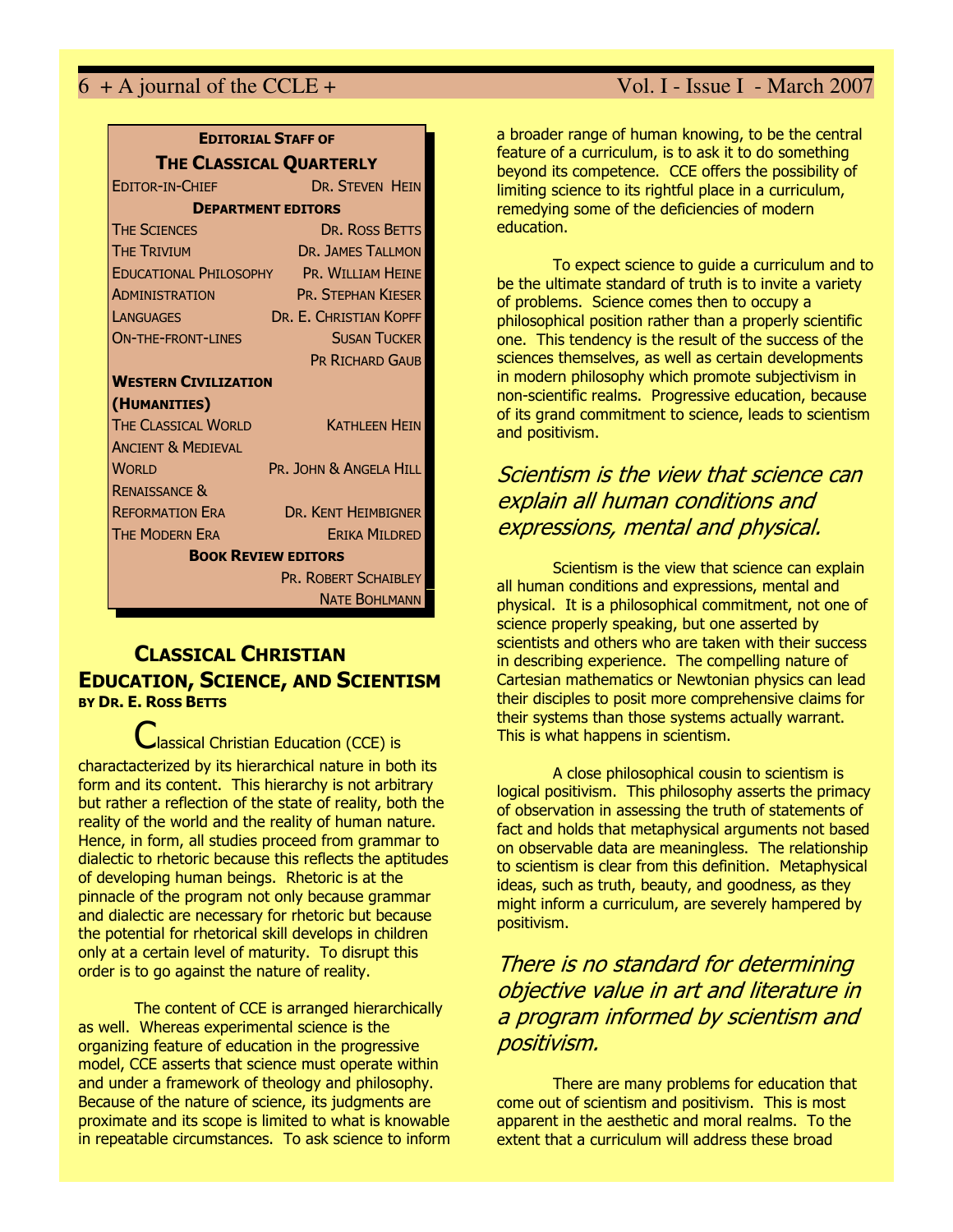areas in any of the Humanities, the requirement of an experiential and observable basis impairs true objectivity. The aesthetic dimension requires some orientation to the good, the true, and the beautiful – and some real engagement with metaphysics. Without this orientation, moral and aesthetic education degenerates into collections of opinions or, worse still, programs imposed by whatever fad happens to be occupying the popular imagination. There is no standard for determining objective value in art and literature in a program informed by scientism and positivism.

A more fundamental casualty of scientism is the notion of meaning itself, especially meaning in time. Beyond exhorting our students to succeed economically, there is no particular goal in progressive education. This reflects our cultural insecurity of defining "a good life," one that we should be moving our students toward. Ultimate meanings which require religious and metaphysical reflection are not allowed. Scientism here is part of the problem. Consider what scientists themselves say regarding time and meaning when they try to write philosophically. Steven Weinberg writes in his book, The First Three Minutes (Steven Weinberg, The First Three Minutes: A Modern View of the Origin of the Universe, London: Flamingo, 2<sup>nd</sup> Edition 1983, p148-49):

> It is very hard to realize that this all is just a tiny part of an overwhelmingly hostile universe. It is even harder to realize that this present universe has evolved from an unspeakably unfamiliar early condition, and faces a future extinction of endless cold or intolerable heat. The more the universe seems comprehensible, the more it seems pointless.

Is this the program we want for our children? Weinberg offers the rational life, by which all of his reflections are given the grace of tragedy, but need we have come here in the first place? Theologian Colin Guntin notes that "modernity has lost confidence that there is a logic of temporality." He suggests further that a proper Christian framework of meaningful time is a balm for where scientism has led us (Colin Guntin, The One, The Three and the Many: God, Creation and the Culture of Modernity, Cambridge University Press, 1992, p.98.).

The goal is to teach science as a positive contributor to human flourishing, while avoiding the pitfalls of scientism.

What is to be done in science education? How are we to implement science programs in our schools? We do not need to relive the Scopes trial or to get into the Religion vs. Science quagmires of the past 150 years. Rather, our science education must put science in perspective philosophically and historically. When science is engaged seriously in high school, the origins of modern science must be addressed. The goal is to teach science as a positive contributor to human flourishing, while avoiding the pitfalls of scientism.

First, we must teach how and why science developed within a Christian culture. The essayist Marilynne Robinson has pointed out (Marilynne Robinson, The Death of Adam: Essays on Modern Thought, Picador/ St Martins Press, 1998, p 39):

> If an ancient people had consciously set out to articulate a world view congenial to science, it is hard to imagine how, in the terms available to them, they could have done much better. And in fact, Judeo-Christian culture is uniquely hospitable to science.

The Genesis narrative de-spiritualizes creation. This makes creation the proper object of science. An animistic cosmology, one where spiritual and material things ongoingly intermingle, would exclude science. The study of Christian culture and science might be broadened into a survey of how science developed within our culture, in a way that it did not in classical Greek culture.

Second, we must critique the elements involved in the rise of science which were from non-Christian sources or even anti-Christian sources. Francis Bacon, though by confession a Christian, had mixed motives in promoting science for the relief of man's estate. Bacon claimed that by using science man might gain the tree of life through the tree of knowledge. There was hubris and idolatry from the very start in his scheme. Bacon's fascination with magic and power over nature should be explored. As C.S. Lewis observed (C. S. Lewis, The Abolition of Man, Harper-Collins Press, 1944, p.83.):

> No doubt those who really founded modern science were usually those whose love of truth exceeded their love of power; in every mixed movement the efficacy comes from the good elements not from the bad. But the presence of the bad elements is not irrelevant to the direction the efficacy takes. It might be going too far to say that the modern scientific movement was tainted from its birth: but I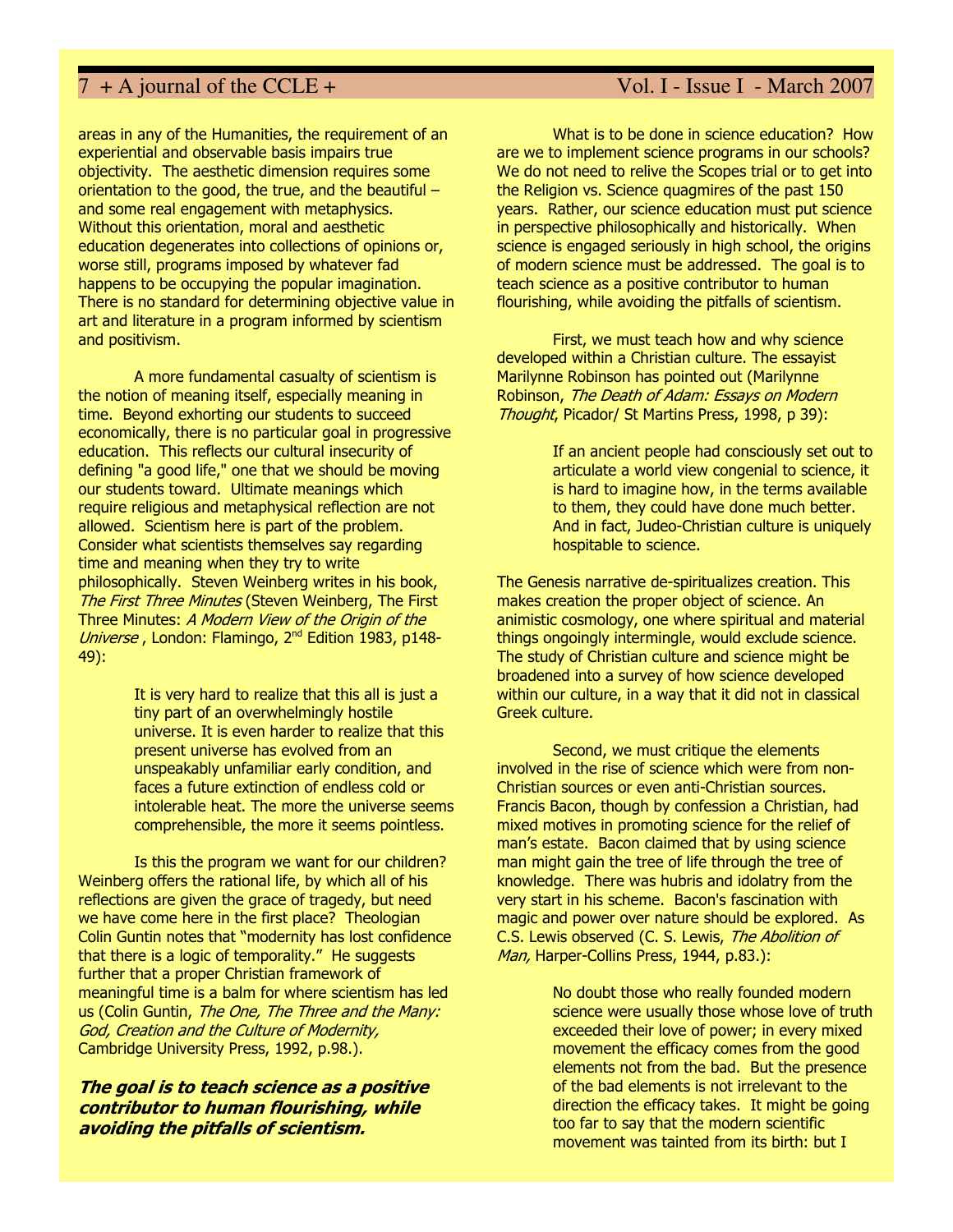think it would be true to say that it was born in an unhealthy neighborhood and at an inauspicious hour.

Our goal is to have a science education that teaches science in a proper perspective. Our curricula should acknowledge the many benefits we have received through science and encourage our youth to pursue science as Christians. We seek a program that also avoids the pitfalls of scientism, with its tendency to squeeze out those disciplines and virtues that constitute and inform a well-lived life.

(DR. BETTS PRACTICES MEDICINE IN GIBSONIA, PA AND SERVES ON THE QUARTERLY'S EDITORIAL BOARD)

## CASSIODORUS AND LUTHER: HISTORICAL FOUNDATIONS FOR CLASSICAL LUTHERAN EDUCATION BY PR. JOHN HILL

This article is based on a presentation given at the Sixth Annual conference of the Consortium for Classical and Lutheran Education, July, 2006.

The rebirth of the classical philosophy of education in the Lutheran Church - Missouri Synod has not yet met with enthusiastic acclaim by its teachers, schools, and parents. Clearly this philosophy has become foreign to a confessional church where it was once at home. Those who have rediscovered this ancient understanding of education are faced with the daunting task of rebuilding on a foundation that is difficult to uncover. For Lutherans, the Christian school has historically been a matter of congregational necessity, as can be seen in Luther's Instructions for the Visitors of Parish Pastors (1528) and the original Constitution of the Lutheran Church - Missouri Synod (1847); in both cases, an education based upon classical forms was the norm.

Much work is needed to counter the assumptions of a progressive philosophy that is currently in the firm grip of Freudian psychology, Darwinian theory, and postmodern social constructs.

Clearly a transition has taken place among confessional Lutherans. Educators may well explore the inroads of Rationalism, Romanticism, and Modernism into the academic education establishment and ask the extent to which the contemporary philosophies and scientific theories of man and his world accurately reflect the doctrine of Scriptures and the Lutheran Confessions. They may further examine the extent to which these philosophies and theories inform the suppositions and methodologies of those who strive to be worthy of the title 'Lutheran Teacher.' For those who recognize the failures and deceptions of modern progressive education, another transition is required. Much work is needed to counter the assumptions of a progressive philosophy that is currently in the firm grip of Freudian psychology, Darwinian theory, and postmodern social constructs. Much has been accepted uncritically from the  $20<sup>th</sup>$  and  $21<sup>st</sup>$  century education establishment.

## Classical Lutheran schools also need to rediscover the historical basis upon which they are founded.

Classical Lutheran schools also need to rediscover the historical basis upon which they are founded. Where did Christian schools begin, and why? What was their purpose? What was the role of the Christian school in those critical moments in Church history, such as the Reformation? What theological considerations and pedagogical goals were most important in forming their curriculum? Classical Roman Catholics turn to Thomas Aquinas and Augustine for answers. Calvinist build on the writings of Calvin and also of Augustine. Lutherans certainly look to Luther, Melanchthon and the Lutheran Confessions for the theological foundation for their schools.

This paper does not presume to answer all these questions, but rather attempts the more modest goal of comparing two figures in our ecclesiastical history who proposed an educational program for their day that parallels our own efforts. Our goal here is to begin exploring the historical underpinnings of a classical Christian education. This article looks at the reflections of churchmen who advocated beginning, or beginning anew, broadly Christian and classical schools.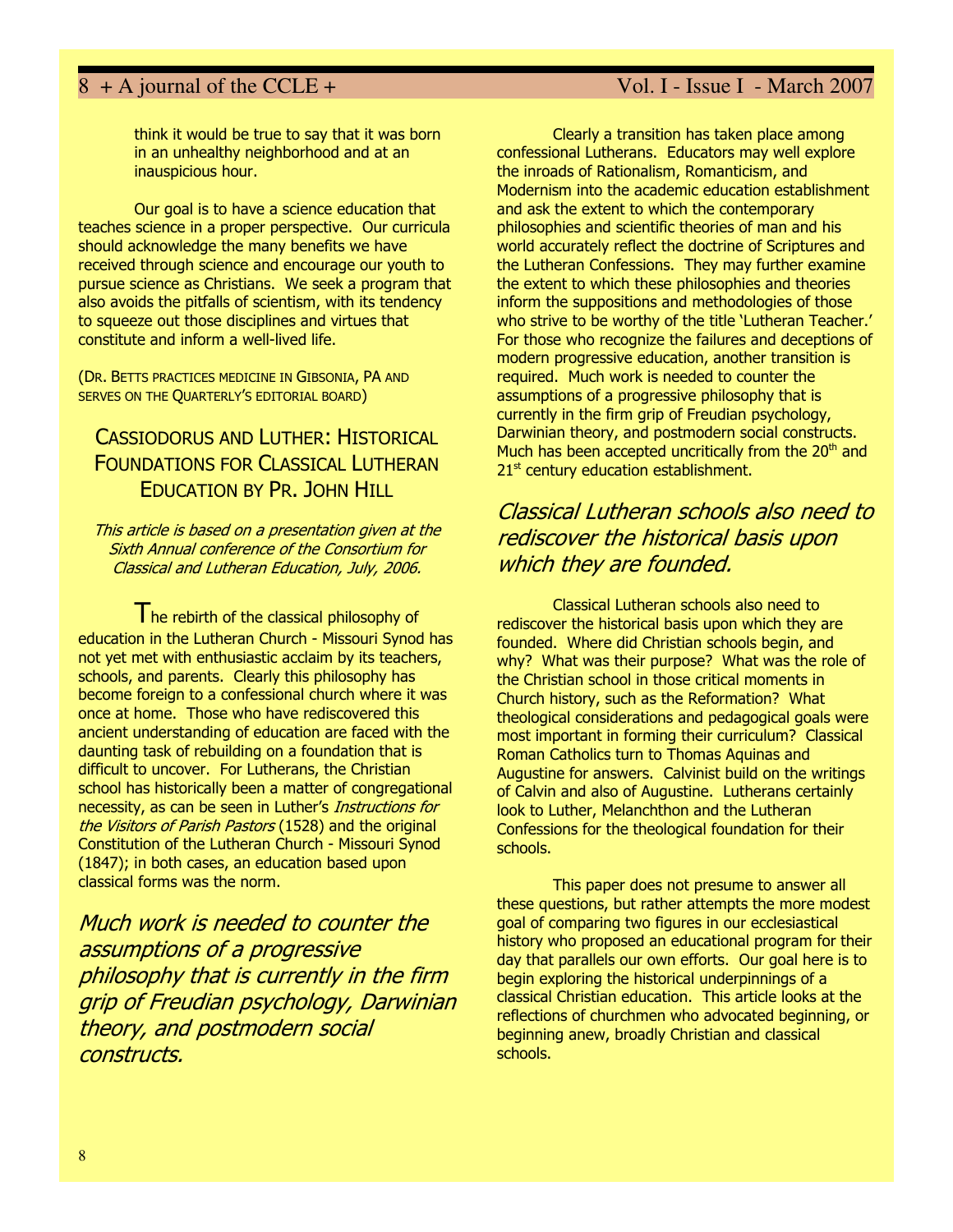### Cassiodorus

Our examination begins with a scholar who might be described as belonging to the second generation of the transition into the classical enculturation of Christianity during the fifth and sixth centuries of the Christian era. St. Jerome and St. Augustine led the first generation. The contribution of Jerome to his academic world included especially his translation of Scripture into Latin and the compilation of a bibliography of Christian authors. Augustine is especially remembered in the history of Western culture for his *Confessions* and *City of God*, and for bringing secular and Scriptural teaching together in his fourth book of On Christian Doctrine.

Boethius, best known in his Consolation of Philosophy, belongs to the second generation of this transition, as does Cassiodorus, his younger contemporary. Although Cassiodorus clearly built on the work of these first three Church fathers, he was the first to propose a single program for divine and secular education. David Wagner asserts, "Cassiodorus's advocacy of the liberal arts as a necessary component of Christian education was decisive for the assimilation of the liberal arts within Christian culture" ("The Seven Liberal Arts and Classical Scholarship", The Seven Liberal Arts in the Middle Ages, David L. Wagner, ed., Bloomington: Indiana University Press, 1983, p. 20). This assimilation of the liberal arts into a newly forming Christian culture laid the foundation for classical Christian schools.

Born around 490 in Scyllaceum in southern Italy, along the coast of the Ionian Sea, Cassiodorus conducted a brilliant career as a statesman, serving in succession as councilor to his father, the governor of Sicily, as quaestor, consul, *magister officiorum* (succeeding the condemned Boethius), and finally as praetorian prefect for all of Italy, effectively the prime minister of the Ostrogothic civil government. Cassiodorus was a survivor of the scholar-bureaucrat in the early  $6<sup>th</sup>$  Century barbarian court of Theodoric the Ostrogoth and his successors. After his retirement in 537/8 he traveled to Constantinople, there gaining knowledge of Byzantine theology and the Greek language and culture. He returned to Italy in 554, gathering to himself at his family estate a monastic community (named *Vivarium*) committed to the preservation and transmission of both sacred and secular books. He died about 585.

Cassiodorus lived in the brief window between the earlier hostile relations of secular culture and Christianity, on the one hand, and the descent of barbarian darkness, on the other.

Cassiodorus was born into the transition in which the knowledge and education of the ancient world was passing from the aristocratic and senatorial classes to the bishops and monasteries. With the breakdown of Roman culture under the barbarians, local communities were led primarily by their religious leaders, who became the new academic elite, though without the cultivated leisure of the ancient world. Cassiodorus lived in the brief window between the earlier hostile relations of secular culture and Christianity, on the one hand, and the descent of barbarian darkness, on the other. In this rapidly closing window, Cassiodorus was able to engage in the cultivated leisure that had marked ancient scholarship, but as a Christian, reading, copying, writing, and collecting his famous library at Vivarium. This is the context in which he proposed the formation of the first Christian school.

In his day, all education for lay Christians was given in two entirely separate venues. One was the Baptismal catechesis and liturgy of the Church. This catechesis is well documented under Augustine and others in the Fourth and Fifth Centuries. The other institution for education were the surviving ancient secular schools of grammar and rhetoric which still flourished in Rome for the well-to-do. The only alternative to catechesis for the study of Scripture was to enter a monastic community, like the monastery and library Cassiodorus founded in southern Italy in his very long retirement. The idea of a Christian "school" that teaches both divine and secular learning was unknown and had not previously been suggested or attempted.

Writing after his return to Italy in 1554, Cassiodorus began his school proposal with this introduction (Cassiodorus, Institutions of Divine and Secular Learning, trans. James W. Halporn, intro. Mark Vessey, Liverpool University Press: Liverpool, 2004, p. 105):

> When I realized that there was such a zealous and eager pursuit of secular learning, by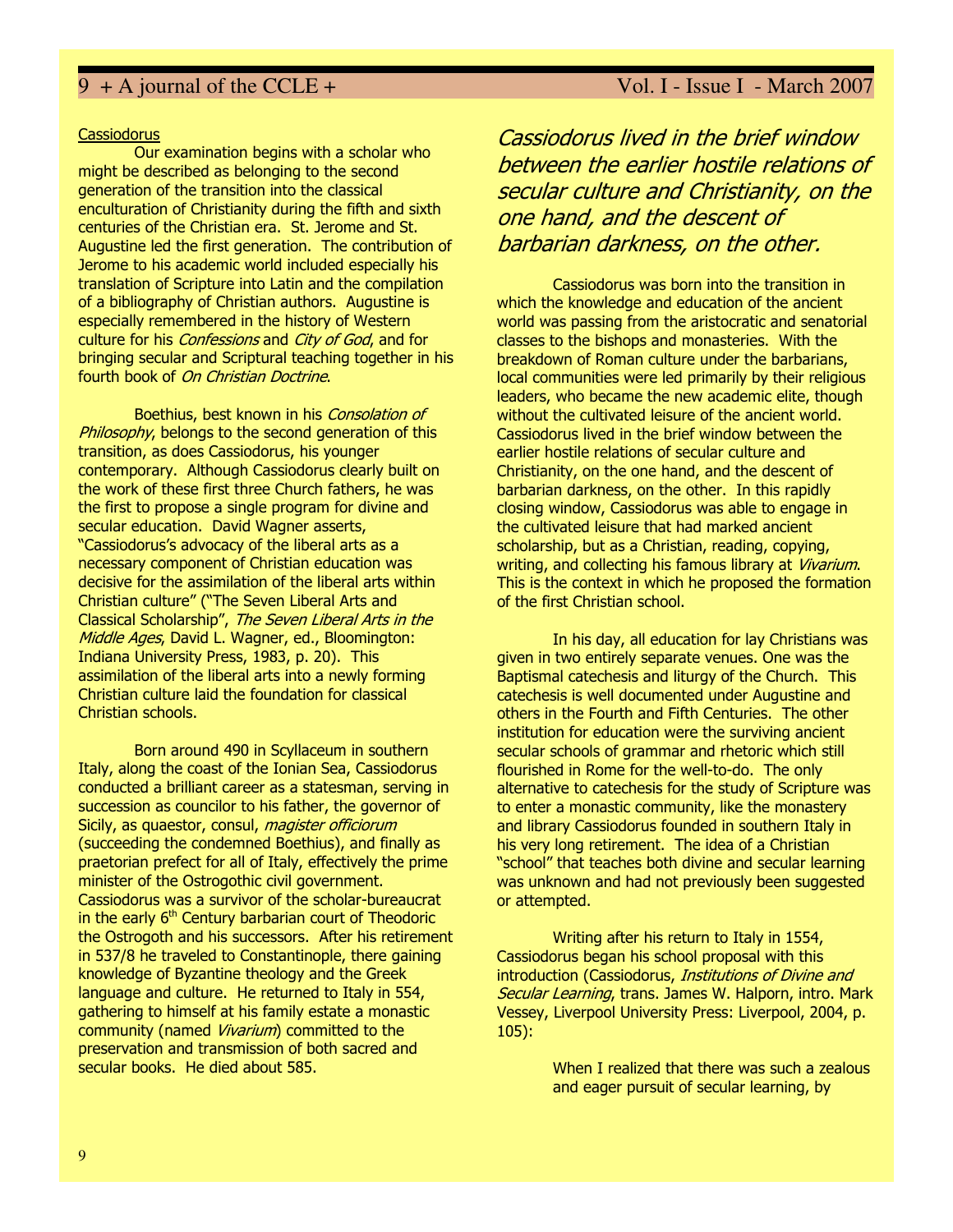which the majority of mankind hopes to obtain knowledge of this world, I was deeply grieved, I admit, that Holy Scripture should so lack public teachers, whereas secular authors certainly flourish in widespread teaching. Together with blessed Pope Agapetus of Rome, I made efforts to collect money so that it should rather be the Christian schools in the city of Rome that could employ learned teachers – the money having been collected – from whom the faithful might gain eternal salvation for their souls and the adornment of sober and pure eloquence for their speech.

The Christian school that Cassiodorus envisioned did not come into being. "I could not accomplish this task because of raging wars and violent struggles in the Kingdom of Italy – for a peaceful endeavor has no place in a time of unrest" (Ibid.). Rome was brought under the sway of Constantinople during the years 535-540 by Justinian's general, Belisarius, who entered Ravenna in 540. Agapetus, who was pope from 535-536, died in Constantinople while protesting Justinian's policy. Cassiodorus himself was probably taken to Constantinople and remained there from 540- 554.

In the broader picture of their historical circumstances, Cassiodorus and Agapetus had recognized the need for Christian schools because, in those chaotic times, the knowledge and teaching of Holy Scripture was in danger of being lost to men unskilled in either the Greek or Latin languages in which it was found. Furthermore, they saw that an apologetic was needed to appeal to the educated aristocratic and senatorial class, from whom, in the years to come, the bishops of the church were chosen and who exerted leadership in the dark centuries that followed. Finally, the theological chaos of those years required that the church of the Chalcedonian Confession be given the tools and training to defend itself against the doctrinal pressures of Eutychianism, Nestorianism, and Monophysitism from the East, and from the Arianism of their Ostrogothic overlords in Italy.

In other words, the combination of the loss of Rome's political power to both the barbarians and the East, and the incursions of heretical doctrine from all sides, awoke the need for a specifically Christian education to keep Rome as the beacon of catholic Christianity. The Holy Scriptures themselves

demanded an educated Church that could rightly handle the text and doctrine of the Bible, and simultaneously provide leaders for government and civil service in a Christian land.

Augustine's "On Christian Doctrine" provided the bridge between this ancient classical tradition and Christianity, and was viewed throughout the Middle Ages as the beginning of a uniquely Christian culture.

Cassiodorus wrote the *Institutions* to fill this need. This is where classical Christian education's traditional appeal to St Augustine is somewhat inadequate. Augustine's treatise, "On Christian Doctrine," is directed to cultivating the wisdom and eloquence of the teachers of Christian doctrine in his day, that is, pastors. The fourth book of this treatise, written in 426, is a manual for Christian preaching. As a whole, the work assumes that schools outside the church would provide classically trained recruits for the clergy; these school were not Christian, nor were they taught by Christians. Augustine did not change this paradigm and was reluctant to integrate fully the classical tradition into his seminary instruction, even avoiding the terms of the trivium, grammar, dialectic, and rhetoric. Nevertheless, Cassiodorus appealed to Augustine as his most influential Latin Father, who, along with Jerome, had begun to recognize and speak of a distinction between divine and secular learning, or literature. Jerome and Augustine had prepared the way for the Christian commendation of the pagan classical tradition. Augustine's "On Christian Doctrine" provided the bridge between this ancient classical tradition and Christianity, and was viewed throughout the Middle Ages as the beginning of a uniquely Christian culture.

Cassiodorus was the first to make use of this bridge between pagan classicism and the Christian Scriptures when he proposed the curriculum for a Christian school.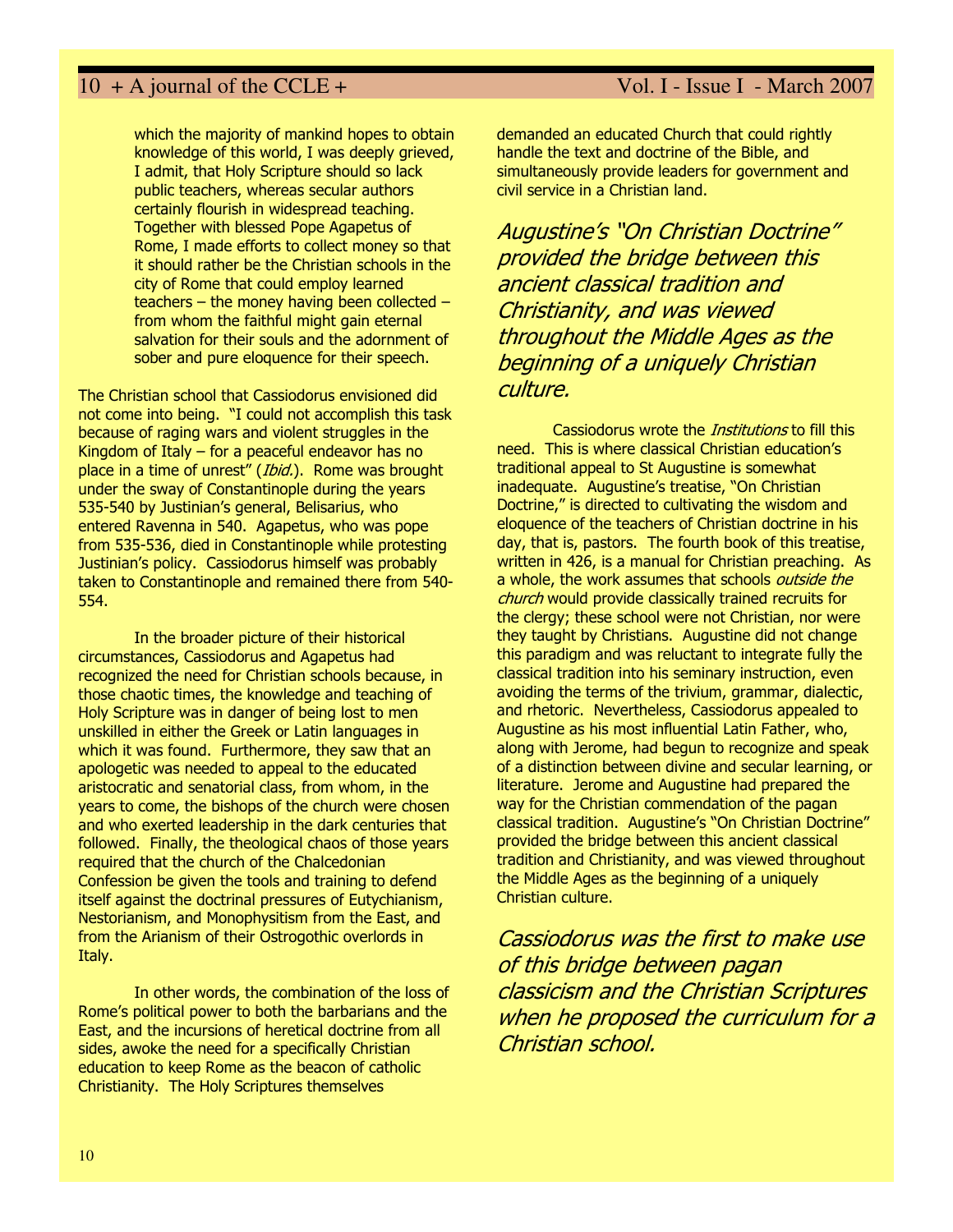Cassiodorus was the first to make use of this bridge between pagan classicism and the Christian Scriptures when he proposed the curriculum for a Christian school. He brought together the bibliographical work of Jerome and the surviving literature of the classical tradition. Writing more than a century after Augustine, Cassiodorus showed no hesitation in synthesizing the liberal arts tradition with the teaching of God's Word. The title of his treatise also summarized its content: "Institutions of Divine and Secular Learning." Peter Brown, in Rise of Western Christendom (Oxford: Blackwell, 1996, p. 150), writes:

> In Cassiodorus' view, all Latin literature was to be mobilized towards transmitting the Scriptures. All the aids previously used so as to read and copy classical texts were to be used to understand the Scriptures and to copy them intelligently. Like a newly formed planetary system, Latin culture as a whole was supposed to spin in orbit around the vast sun of the Word of God.

In order to make a better comparison between Cassiodorus and Luther, we turn briefly to the curriculum he proposed in the "Institutions of Divine and Secular Learning." His description of the curriculum is also the sketch of its underpinnings and assumptions. It is singularly unoriginal in being based on established canonical Scriptures, accepted Church Fathers, and the widely recognized literature of the seven liberal arts. It is unique and important for proposing the integration of these two areas of learning so simply and plainly in the changing world of the mid sixth century.

> I was moved by divine love to devise for you, with God's help, these introductory books to take the place of a teacher. Through them I believe that both the textual sequence of Holy Scripture and also a compact account of secular letters may, with God's grace, be revealed. . . They are of great use as an introduction to the source both of the knowledge of this world and of the salvation of the soul. (*Institutions*, p.105)

Cassiodorus continued, "So in the first book you have teachers of a former age always available and prepared to teach you" (*Ibid.*, p. 107). The first book, on divine learning, summarized the Scriptures of

### the Old and New Testaments, the Apocrypha (Hagiographa), and the four Ecumenical Councils. With each of these writings Cassiodorus recommended and summarized specific commentaries and sermons written by the earlier fathers, the likes of Augustine, Ambrose, Jerome, Basil, Prosper, Origen, and Athanasius, including also newly commissioned or newly translated works. Then he recommended the Christian histories and the geographies, and closed the first book with various advice to monastic

congregations, such as his own, into whose charge he

gave the copying of texts.

The second book of the *Institutions* is organized into seven sections for each of the liberal arts: the three arts of the trivium, grammar, rhetoric, and dialectic; and the four disciplines of mathematics, arithmetic, music, geometry, and astronomy. For each Cassiodorus gave a summary of its content and again suggested the works of recognized authors for instruction. "The obvious purpose," he writes of this order of the secular disciplines, "was to direct our mind, which has been dedicated to secular wisdom and cleansed by the exercise of the disciplines, from earthly things and to place it in a praiseworthy fashion in the divine structure" (p. 229). In the conclusion, Cassiodorus set secular and divine learning into their own fitting place, "because," he wrote, "from time to time we gain from secular letters commendable knowledge of some matters, but from divine law we gain eternal life" (p. 230). He finally commended the student to a contemplation of the Apocalypse of St John, to meditation of the Holy Trinity, and to anticipation of the beatific vision.

### Luther

Dr. Martin Luther proposed the reformation of the Christian school in a context that was in many ways similar to that of Cassiodorus, though 1000 years later. Secular learning, preserved almost exclusively by bishop and monk through most of that time period, had begun to return to secular institutions in the late Middle Ages and early Renaissance. The knowledge and authority of Scriptures, however, had become obscured and supplanted by the theology and institutions of the Roman papacy. The Turkish threat, the Peasants revolt, the nascent struggles between Roman and Evangelical forces, all were reminiscent of the chaos and transition of Cassiodorus' day.

### 11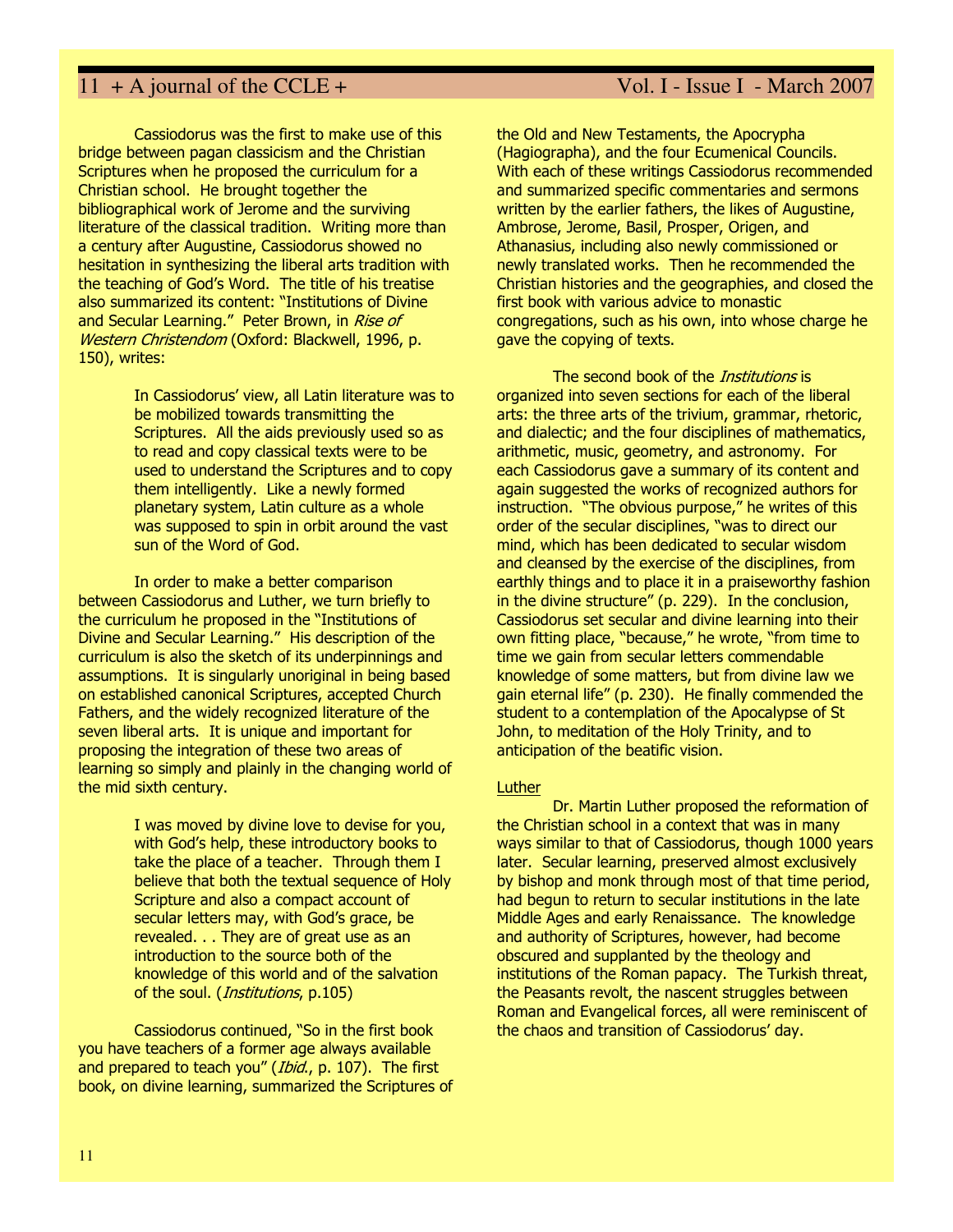## Cassiodorus' commentary on the Psalms is an argument for the use of the classical tradition, which Luther digested thoroughly at the beginning of his career as a lecturer. . .

But was there a connection between Cassiodorus and Luther? Luther was certainly familiar with Cassiodorus' "Explanation of the Psalms" and used this work favorably and extensively in his first lectures on the Psalms. Cassiodorus' commentary on the Psalms is an argument for the use of the classical tradition, which Luther digested thoroughly at the beginning of his career as a lecturer in 1513-1515, and the work is echoed in Luther's school treatises of the 1520s. For example, Cassiodorus wrote in the "Explanation" (Expositio in Psalmos preface 15, trans. P. G. Walsh, Cassiodorus: Explanation of the Psalms, New York: Paulist Press, 1990; 1.37-38),

> Those experienced in the secular arts, clearly living long after the time when the first words of the divine books were penned, transferred these techniques to the collections of arguments which the Greeks called topics, and to the arts of dialectic and rhetoric. So it is crystal clear to all that the minds of the just were endowed to express the truth with the techniques which pagans subsequently decided should be exploited for human wisdom. In the sacred readings (*lectionibus* sacris) they shine like the brightest of stars, aptly clarifying the meanings of passages most usefully and profitably.

Again, in his exposition of Psalm 150, Cassiodorus showed even further how he made the Psalter a textbook in the liberal arts, "We have shown that the series of psalms is crammed with points of grammar, etymologies, figures, rhetoric, topics, dialectic, definitions, music, geometry [and] astronomy" (Ibid., 150.6), in other words, all seven liberal arts.

While the present writer did not find direct evidence that Luther had read Cassiodorus' "Institutions of Divine and Secular Learning," his own program of schooling closely parallels that of Cassiodorus. See Luther's treatise of 1520, "To the Christian Nobility" (Luther's Works, American Edition

### (AE), Philadelphia: Fortress Press, 1966, vol. 44, pp. 205-7), where he wrote early in the Reformation:

Above all, the foremost reading for everybody, both in the universities and in the schools, should be Holy Scripture–and for the younger boys, the Gospels. And would to God that every town had a girls' school as well, where the girls would be taught the gospel for an hour every day either in German or in Latin. . . Is it not right that every Christian man know the entire holy gospel by the age of nine or ten? Does he not derive his name and his life from the gospel? . . . I would advise no one to send his child where the Holy Scriptures are not supreme. Every institution that does not unceasingly pursue the study of God's word becomes corrupt. . . I greatly fear that the universities, unless they teach the Holy Scriptures diligently and impress them on the young students, are wide gates to hell.

Luther's words articulate the same goal as Cassiodorus for creating Christian schools with Scripture as their center. There is, however, also a hint of Augustine's caution over secular learning. Luther was reluctant to allow human reason too great of an opportunity to supplant Holy Scriptures.

Four years later, when Luther addressed more directly the need for Christian schools, he did not show the same hesitation about secular learning. He embraced the liberal arts of the classical tradition and urged their use. He wrote in 1524, "To the Councilmen of All Cities in Germany that they Establish and Maintain Christian Schools" (AE, vol. 45, pp. 356- 359):

> A city's best and greatest welfare, safety, and strength consist rather in its having many able, learned, wise, honorable, and welleducated citizens. They can then readily gather, protect, and properly use treasure and all manner of property.

So it was done in ancient Rome. There boys were so taught that by the time they reached their fifteenth, eighteenth, or twentieth year they were well versed in Latin, Greek, and all the liberal arts (as they are called), and then immediately entered upon a political or military career. Their system produced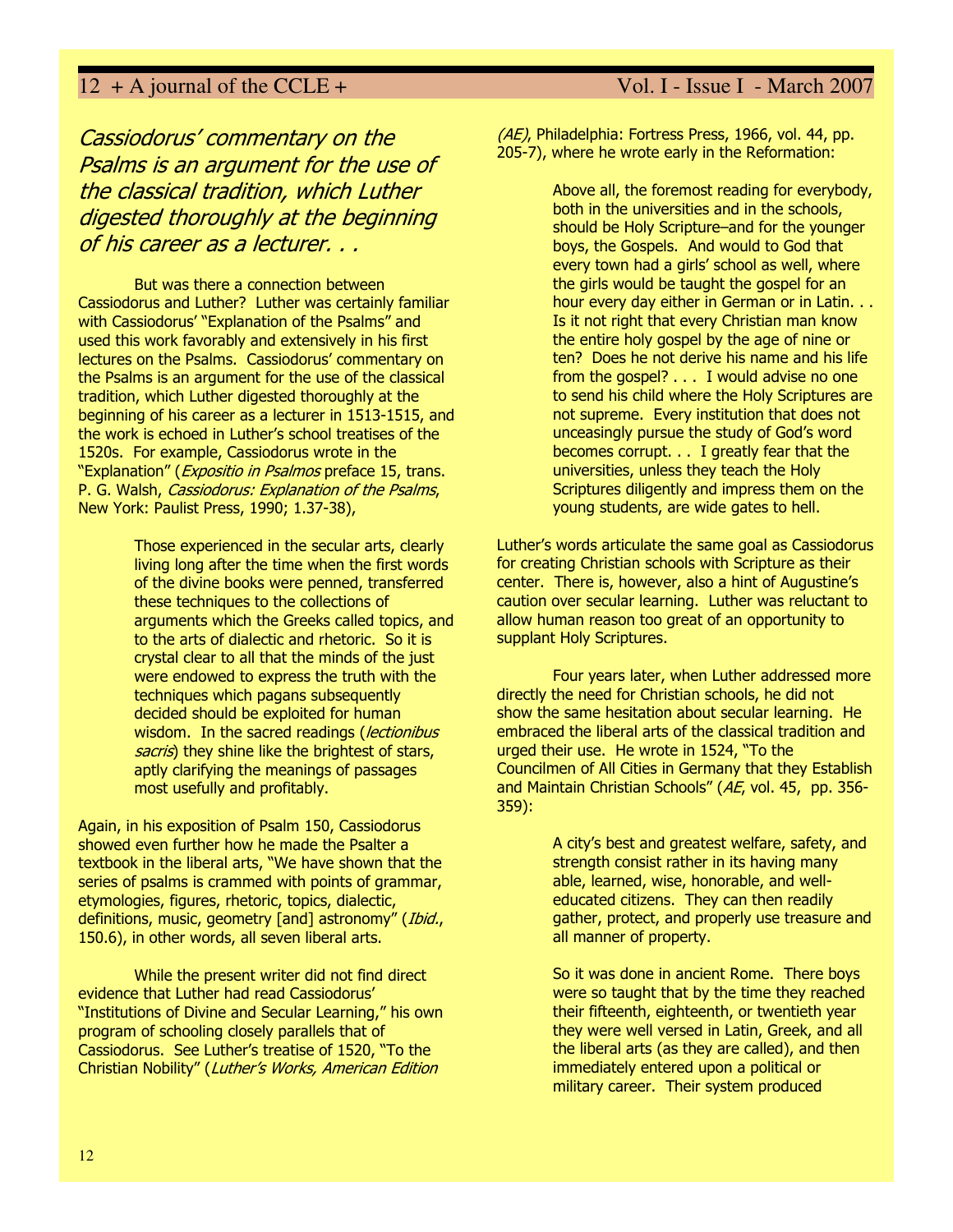intelligent, wise, and competent men, so skilled in every art and rich in experience that if all the bishops, priests, and monks in the whole of Germany today were rolled into one, you would not have the equal of a single Roman soldier. As a result their country prospered; they had capable and trained men for every position. So at all times throughout the world simple necessity has forced men, even among the heathen, to maintain pedagogues and schoolmasters if their nation was to be brought to a high standard. Hence, the word "schoolmaster" is used by Paul in Galatians 4 as a word taken from the common usage and practice of mankind, where he says, "The law was our schoolmaster."

Luther revealed here not only his own reading of the ancient classics, but he recognized their continued usefulness for producing citizens that could fill every need. A Christian city or country needed more than Holy Scriptures, it also needed the best education the world could give. Luther was urging the joining of divine and secular learning in the schools of the Reformation.

But the heart of a good education, Luther proposed, was the written and spoken word. Both "kingdoms" are ruled and defended by means of language. So Luther continued:

> "All right," you say again, "suppose we do have to have schools; what is the use of teaching Latin, Greek, and Hebrew, and the other liberal arts? We could just as well use German for teaching the Bible and God's word, which is enough for our salvation." I reply: Alas! I am only too well aware that we Germans must always be and remain brutes and stupid beasts . . . . Languages and the arts, which can do us no harm, but are actually a greater ornament, profit, glory, and benefit, both for the understanding of Holy Scripture and the conduct of temporal government–these we despise. . . .

Truly, if there were no other benefit connected with the languages, this should be enough to delight and inspire us, namely, that they are so fine and noble a gift of God, with which he is now so richly visiting and blessing us Germans above all other lands. We do not

see many instances where the devil has allowed them to flourish . . . . For the devil smelled a rat, and perceived that if the languages were revived a hole would be knocked in his kingdom which he could not easily stop up again. . .

Although the gospel came and still comes to us through the Holy Spirit alone, we cannot deny that it came through the medium of languages, was spread abroad by that means, and must be preserved by the same means. . . . In proportion then as we value the gospel, let us zealously hold to the languages.

Luther reflected here the same conviction that drove the Grammarians of the early Middle Ages to teach and emphasize Grammar. Latin had ceased to be the common language, Greek was almost unknown in the West, and the Word of God and all the written treasures of the Ancient Church and of the Ancient World were on the verge of being lost. The preservation and use of the Word of God was for Luther, as it had been for Cassiodorus, the first and central purpose for all schooling among Christians. Luther took this position because of the conviction that faith and Church are established and preserved, defended and spread abroad only through the Word of God. As far as Luther was concerned, all the future of the Church's doctrine was bound up in the schools. Just as Cassiodorus recognized the need for Christian schools in his conflicted times, so Luther saw the same need in the struggles of the Reformation.

## As far as Luther was concerned, all the future of the Church's doctrine was bound up in the schools.

Luther's second, urgent purpose for Christian schools turned from the spiritual estate to the temporal estate or government. He continued in "To the Councilmen" (Ibid., pp. 367-368),

> It is not necessary to repeat here that the temporal government is a divinely ordained estate . . . . The question is rather: How are we to get good and capable men into it? Here we are excelled and put to shame by the pagans of old, especially the Romans and Greeks. Although they had no idea of whether this estate were pleasing to God or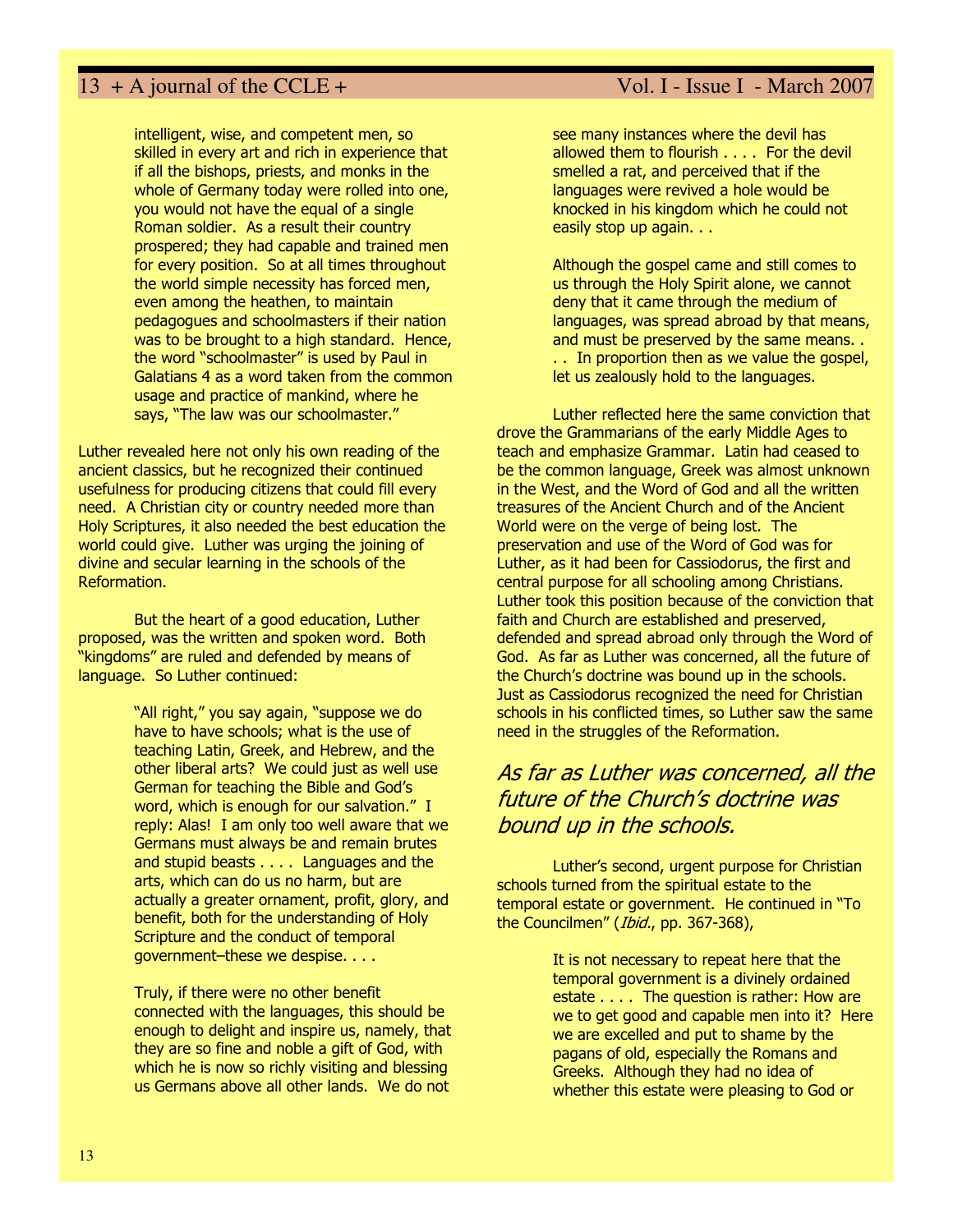not, they were so earnest and diligent in educating and training their young boys and girls to fit them for the task, that when I call it to mind I am forced to blush for us Christians, and especially for us Germans. Yet we know, or at least we ought to know, how essential and beneficial it is–and pleasing to God–that a prince, lord, councilman, or other person in a position of authority be educated and qualified to perform the functions of his office as a Christian should.

Now if (as we have assumed) there were no souls, and there were no need at all of schools and languages for the sake of the Scriptures and of God, this one consideration alone would be sufficient to justify the establishment everywhere of the very best schools for both boys and girls, namely, that in order to maintain its temporal estate outwardly the world must have good and capable men and women, men able to rule well over land and people, women able to manage the household and train children and servants aright. Now such men must come from our boys, and such women from our girls. Therefore, it is a matter of properly educating and training our boys and girls to that end. . . .

You may observe that Luther's temporal estate also included fulfillment of the Christian's vocation. Luther's doctrine of vocation emerged from Scripture, in the recognition that the monasticism of his day was no true vocation because it had neither the command nor the promise of God in His Word. It had become something different from the scriptorium and repository of divine and secular literature of Cassiodorus' monastic community. But all true godly vocations have both the command and promise of God and require able and knowledgeable men and women. Therefore boys and girls need to receive Christian schooling for the maintenance of home, government, and workplace, as well as the church.

Thus Luther developed the two-fold schooling of Cassiodorus, the divine and the secular, into an expression also of the school's purpose. The Christian school serves both the eternal estate, in the preservation and teaching of God's Word, and the temporal estate, in the education of the Christian for a life of vocation in this world.

## This education is what we call today a classical, Lutheran education.

This education is what we call today a classical, Lutheran education. In his 1524 treatise Luther integrated the ancient classical curriculum with the teaching of God's Word, just as Cassiodorus had done a thousand years earlier. We read (*Ibid.*, pp. 368-369),

> But if children were instructed and trained in schools, or wherever learned and well-trained schoolmasters and schoolmistresses were available to teach the languages, the other arts, and history, they would then hear of the doings and sayings of the entire world, and how things went with various cities, kingdoms, princes, men, and women. Thus, they could in a short time set before themselves as in a mirror the character, life, counsels, and purposes–successful and unsuccessful–of the whole world from the beginning; on the basis of which they could then draw the proper inferences and in the fear of God take their own place in the stream of human events. In addition, they could gain from history the knowledge and understanding of what to seek and what to avoid in this outward life, and be able to advise and direct others accordingly. . . .

> For my part, if I had children and could manage it, I would have them study not only languages and history, but also singing and music together with the whole of mathematics [i.e. the quadrivium: arithmetic, music, geometry, astronomy]. For what is all this but mere child's play? The ancient Greeks trained their children in these disciplines; yet they grew up to be people of wondrous ability, subsequently fit for everything. How I regret now that I did not read more poets and historians, and that no one taught me them!

Luther even adds a sort of curriculum book list, just as Cassiodorus had done, as a suggested source for the program of education he envisions (Ibid., p. 376):

> First of all, there would be the Holy Scriptures, in Latin, Greek, Hebrew, and German, and any other language in which they might be found.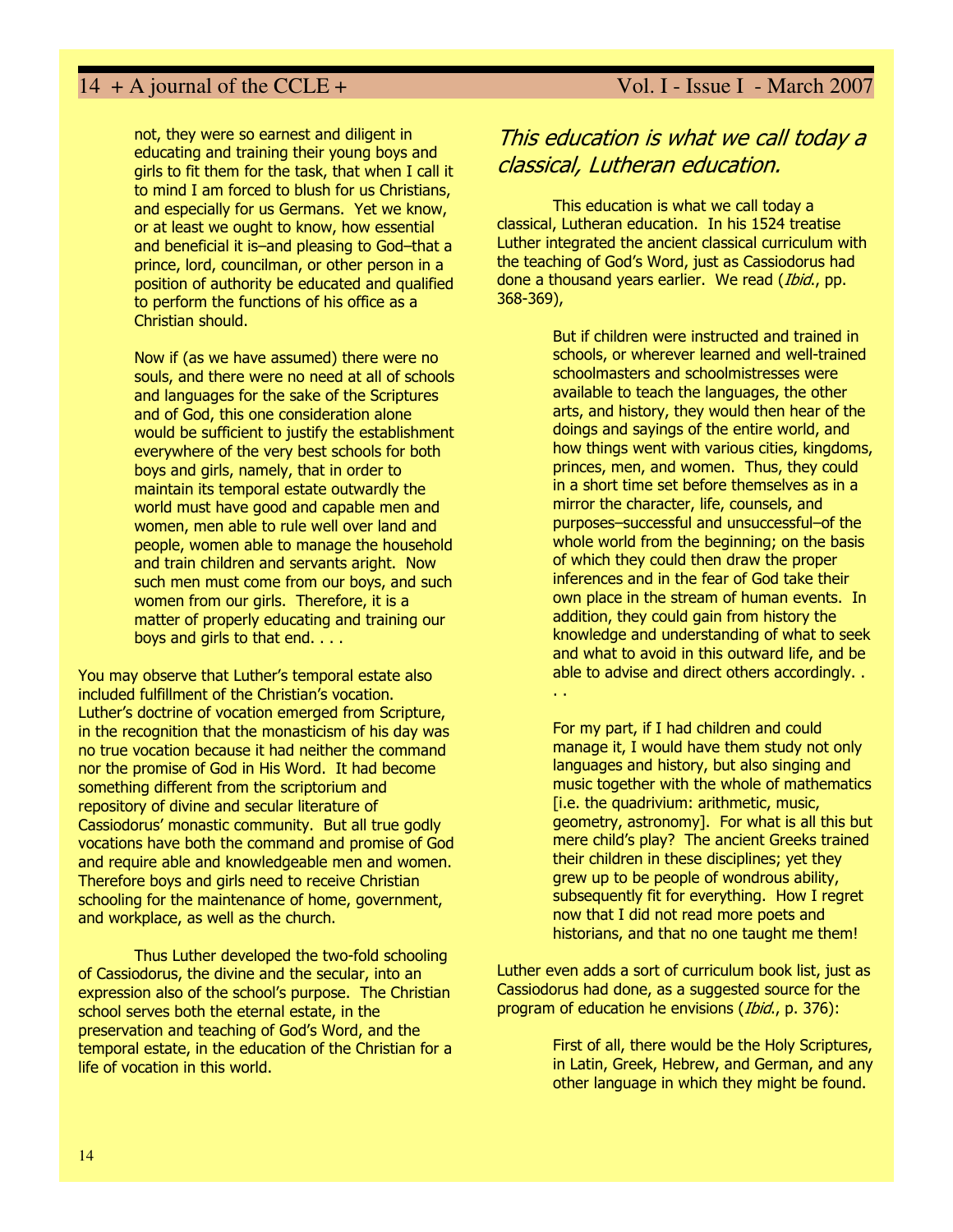Next, the best commentaries, and, if I could find them, the most ancient, in Greek, Hebrew, and Latin. Then, books that would be helpful in learning the languages, such as the poets and orators, regardless of whether they were pagan or Christian, Greek or Latin, for it is from such books that one must learn grammar. After that would come books on the liberal arts, and all the other arts. Finally, there would be books of law and medicine; there too there should be careful choices among commentaries.

Among the foremost would be the chronicles and histories, in whatever languages they are to be had. For they are a wonderful help in understanding and guiding the course of events, and especially for observing the marvelous works of God. . . .

More citations can be adduced from Luther. Four years later, in his *Instructions for the Visitors of* Parish Pastors (1528, LWAE, vol 40) Luther gave direction to the ecclesiastical visitors concerning their oversight not only of churches, but also the churches' schools. "The preachers are to exhort the people to send their children to school so that persons are educated for competent service both in church and state" (p. 314). He gave instructions and laid out a curriculum for three groups, beginning with those who are learning to read and concluding with those who read the Latin of Virgil and speak it in the classroom. Although the focus at this parish level is on Grammar, the third group is directed to study dialectic and rhetoric also.

This education focuses upon the languages, employs the ancient trivium and quadrivium in its curriculum, and uses history and literature as the core resources of its secular curriculum.

Two years later, during the summer of the Diet at Augsburg in 1530, Luther wrote "A Sermon on Keeping Children in School" (LWAE, vol. 46). He divided his exhortation into two parts, the first in support of the church and the teaching of future pastors, and second in support of the temporal estate, supporting especially the government, but also other

vocations. "Where are the preachers, jurists, and physicians to come from, if grammar and other rhetorical arts are not taught. For such teaching is the spring from which they all must flow" (p. 252). Luther himself sent his son John to such a school in Torgau, as his letter to the headmaster of the Torgau Latin School, testifies (August 26, 1542; LWAE, vol. 50, pp. 230ff).

### **Conclusion**

What we have learned from Cassiodorus and Luther? A Christian school employs both divine and secular learning. Each of these two areas of instruction serves both the spiritual and the temporal estate, ultimately so that God's Word may be kept and fulfilled in every area of our lives. By teaching God's Word and doctrine, languages, liturgy, church history, and the like, the school prepares some students for service in the Church, and instructs all students for the promotion and defense of the pure Gospel. The school provides training for vocation, and produces men and women who are both spiritually and bodily prepared for appropriate service in government, home, church, workplace, and school. This education focuses upon the languages, employs the ancient trivium and quadrivium in its curriculum, and uses history and literature as the core resources of its secular curriculum.

It is our task to urge and exhort the Church of our day to prepare young people not for the earning of money, but for the service of God in vocations in both the church and the temporal estate.

Reflections on Cassiodorus and Luther draw us to examine the challenges which faced these fathers in the Church. The problems of our day are certainly nothing new. Cassiodorus proposed a truly classical and Christian education precisely because this was the education that was most needed for Church and state, and which was unavailable to the  $6<sup>th</sup>$  century Church. Luther's proposal for a Christian school is almost identical to that of Cassiodorus. The needs were the same, the educational philosophy and curriculum were the same, and the teaching materials were essentially the same. In our day we still have the same needs that must be met with the same schools.